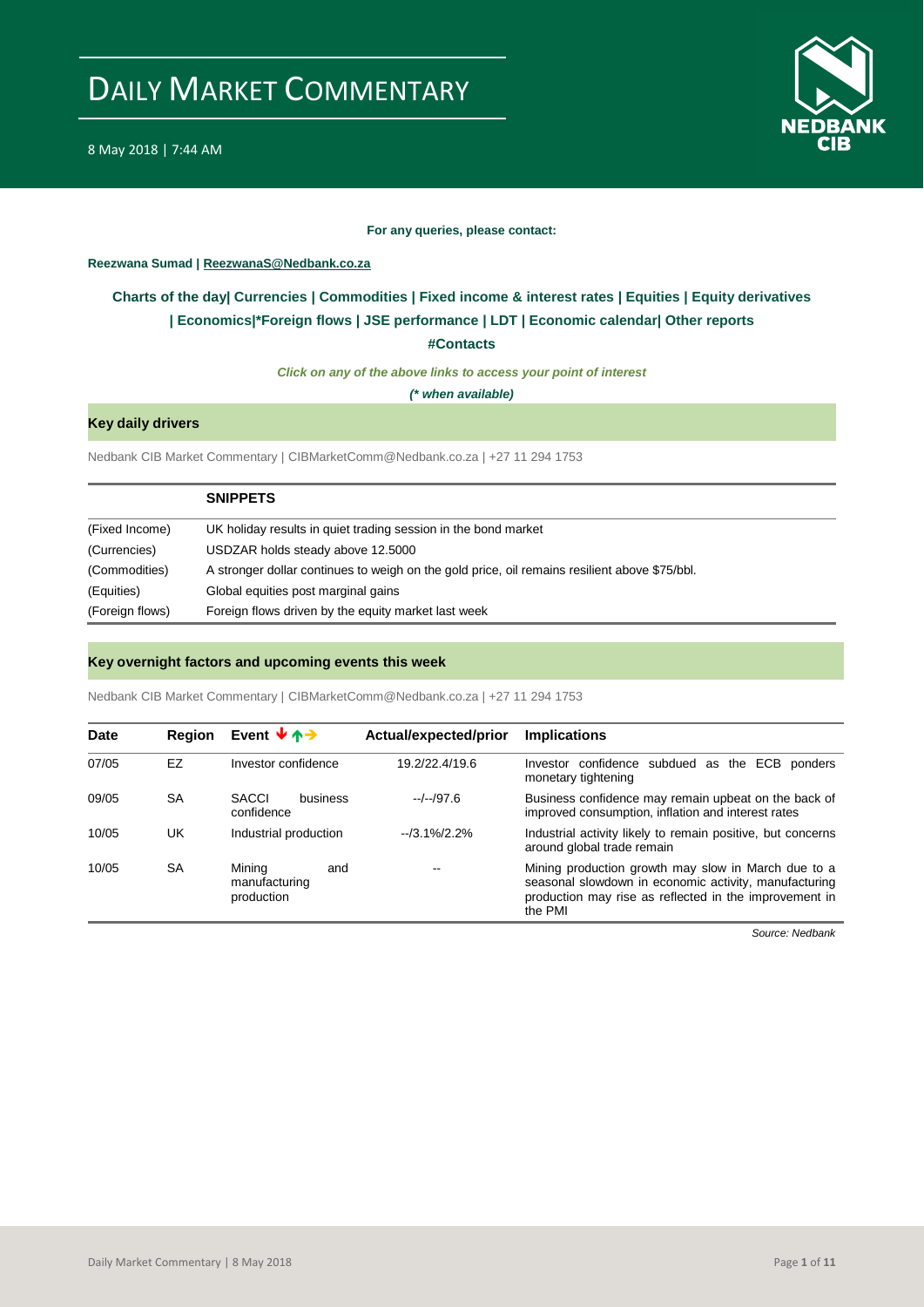

# <span id="page-1-0"></span>**Fixed income and interest rates [back to top](#page-0-0) back to top**

Bond flow sales |+2711 535 4021 | Corporate Money Markets | +2711 535 4007 | Business Bank Money Markets | +2711 535 4006

|                                 |               | Δ              | $\lambda$        | $\Lambda$  | $\Lambda$ | <b>MTD</b> trend |
|---------------------------------|---------------|----------------|------------------|------------|-----------|------------------|
| <b>Bonds</b>                    | Last price    | 1 <sub>d</sub> | <b>MTD</b>       | <b>YTD</b> | 12Month   |                  |
|                                 | $\frac{0}{2}$ | bps            | bps              | bps        | bps       |                  |
| R204-0.6 yrs                    | 6.73          | $-1.60$        | $-2.90$          | $-33.40$   | $-0.72$   | ⊕                |
| R208-2.9 yrs                    | 7.40          | $-0.05$        | 11.85            | $-16.15$   | $-0.31$   | 合                |
| R186-8.6 yrs                    | 8.32          | 0.10           | 13.50            | $-27.30$   | $-0.41$   | ⇑                |
| R2048-29.8 yrs                  | 9.17          | $-0.10$        | 13.30            | $-54.30$   | $-0.53$   | ⇑                |
| <b>US 10 yr</b>                 | 2.95          | 0.38           | 0.04             | 54.81      | 56.67     | 合                |
| <b>UK 10 yr</b>                 | 1.40          | 0.00           | $-1.80$          | 21.00      | 28.30     | ⊕                |
| German 10 yr                    | 0.53          | $-1.20$        | $-2.70$          | 10.50      | 11.40     | ⊕                |
| Japan 10 yr                     | 0.05          | 0.40           | $-0.60$          | 0.10       | 2.20      | ⊕                |
|                                 |               | Δ              | Δ                | Δ          | Δ         | <b>MTD</b> trend |
| <b>Money Market</b>             | Last price    | 1 <sub>d</sub> | <b>MTD</b>       | <b>YTD</b> | 12Month   |                  |
|                                 | %             | bps            | bps              | bps        | bps       |                  |
| SA repo rate                    | 6.50          | 0.00           | 0.00             | $-25.00$   | $-50.00$  | ⇛                |
| SA prime rate                   | 10.00         | 0.00           | 0.00             | $-25.00$   | $-50.00$  | ⇛                |
| SA CPI (MTD = previous month)   | 3.80          |                | $-20.00$         |            |           | ⊕                |
| SA 3m JIBAR                     | 6.90          | 0.00           | 0.00             | $-25.80$   | $-44.20$  |                  |
| SA 3m NCD                       | 6.90          | 0.00           | 0.00             | $-25.00$   | $-45.00$  |                  |
| SA 6m NCD                       | 7.40          | 0.00           | 0.00             | $-20.00$   | $-50.00$  | ⇛                |
| SA 12m NCD                      | 7.85          | 5.00           | 10.00            | $-5.00$    | $-45.00$  | 合                |
| US 3m LIBOR                     | 2.37          | 0.59           | 0.61             | 67.48      | 118.98    | ⇑                |
| UK 3m LIBOR                     | 0.67          | $-1.44$        | $-3.75$          | 15.18      | 34.98     | ⊕                |
| Japan 3m LIBOR                  | $-0.03$       | $-0.33$        | $-0.08$          | $-0.70$    | $-3.16$   | ⊕                |
| Source: Bloomberg & Nedbank CIB | Time          |                | 2018/05/08 07:39 |            |           |                  |

|                                  |            | Δ              | Δ          | Δ          | Δ        | <b>MTD</b> trend |
|----------------------------------|------------|----------------|------------|------------|----------|------------------|
| <b>FRAs and Swaps</b>            | Last price | 1 <sub>d</sub> | <b>MTD</b> | <b>YTD</b> | 12Month  |                  |
|                                  | $\%$       | bps            | bps        | bps        | bps      |                  |
| 3X6 FRA                          | 6.84       | $-1.00$        | 3.00       | $-5.00$    | $-43.00$ | ⇑                |
| 6X9 FRA                          | 6.86       | 0.00           | 4.00       | 3.00       | 4.00     | 仐                |
| 9X12 FRA                         | 6.83       | $-0.50$        | 4.50       | 3.50       | $-26.50$ | 仐                |
| <b>18X21 FRA</b>                 | 7.00       | $-0.50$        | 9.50       | 1.50       | $-14.50$ | 合                |
| SA 2yr Swap                      | 6.90       | $-0.02$        | 5.29       | $-2.89$    | $-27.41$ | ⇑                |
| SA 3yr Swap                      | 7.04       | $-0.81$        | 6.50       | $-1.50$    | $-22.70$ | ⇑                |
| SA 5yr Swap                      | 7.31       | 0.50           | 6.00       | $-2.50$    | $-22.25$ | ⇑                |
| SA 10yr Swap                     | 7.79       | 0.00           | 6.00       | $-13.50$   | $-24.00$ | ⇑                |
| SA 15yr Swap                     | 8.07       | 0.00           | 6.00       | $-9.00$    | $-15.00$ | ⇑                |
|                                  |            | Δ              | Δ          | Δ          | Δ        | <b>MTD</b> trend |
| <b>Spreads</b>                   | Last price | 1d             | <b>MTD</b> | <b>YTD</b> | 12Month  |                  |
|                                  | %          | bps            | bps        | bps        | bps      |                  |
| 2v10v                            | $-0.89$    | $-0.02$        | $-0.71$    | 10.61      | $-3.41$  | ⊕                |
| 3v10v                            | $-0.76$    | $-0.81$        | 0.50       | 12.00      | 1.30     | ⇑                |
| R186-R204                        | 1.59       | 1.70           | 16.40      | 6.10       | 0.32     | 合                |
| R2048-R186                       | 0.86       | $-0.20$        | $-0.20$    | $-27.00$   | $-0.12$  | ⊕                |
| 5y-R186                          | $-1.01$    | 0.40           | $-7.50$    | 24.80      | $-21.84$ | ⊕                |
| 10y-R186                         | $-0.53$    | $-0.10$        | $-7.50$    | 13.80      | $-23.59$ | ⊕                |
| 15y-R186                         | $-0.25$    | $-0.10$        | $-7.50$    | 18.30      | $-14.59$ | ⊕                |
| SA 5yr CDS spread - basis points | 169.76     | 0.00           | 10.23      | 12.82      | $-25.18$ | ⇑                |
|                                  |            |                |            |            |          |                  |

#### **US 10 year yield**

#### **SA 10 year yield**



*Source: Bloomberg, Nedbank*

*Source: Bloomberg, Nedbank*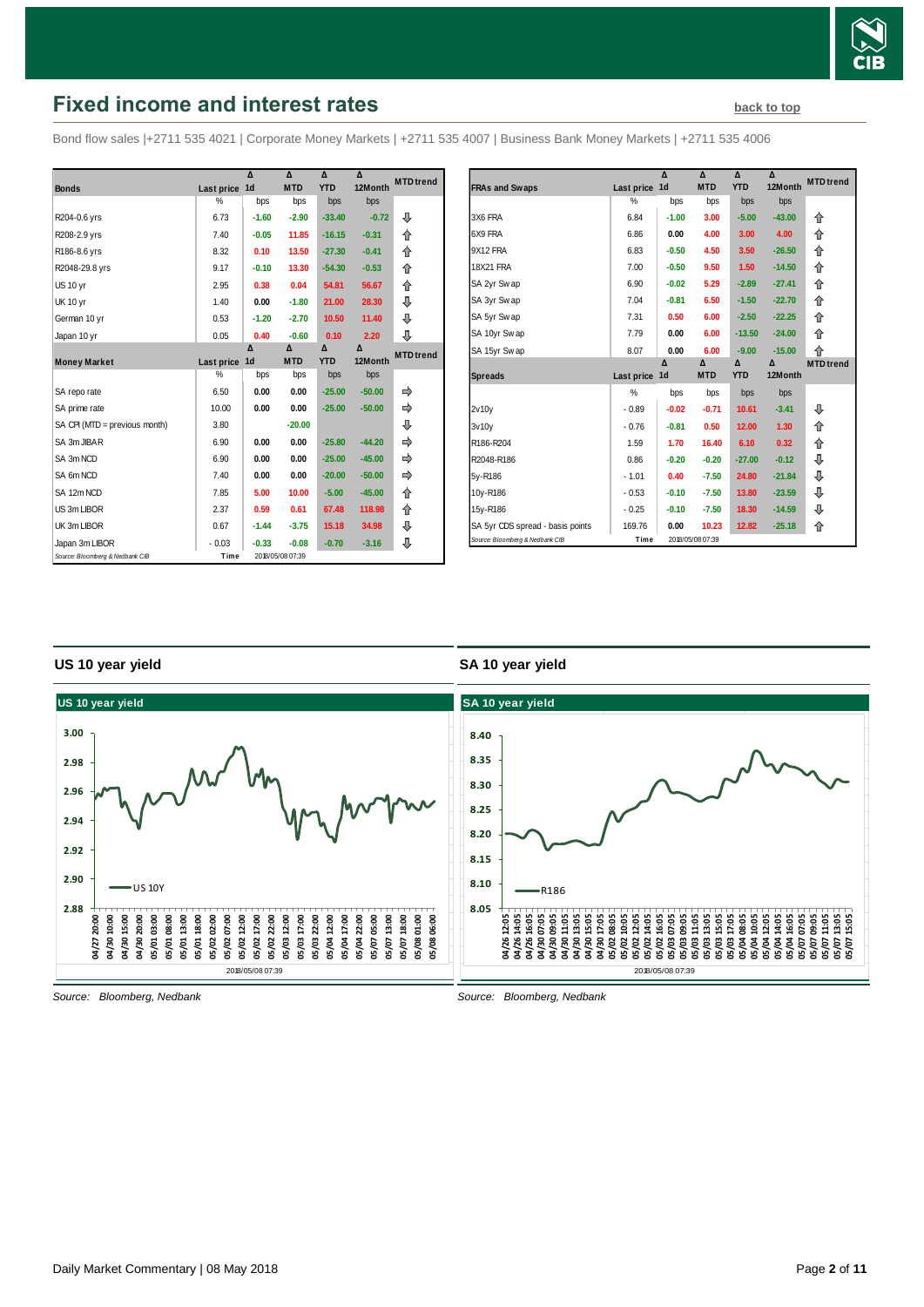

# <span id="page-2-0"></span>**Currencies [back to top](#page-0-0)**

Business Banking FX | +27 11 535 4003 | Corporate FX | +2711 535 4002 | Institutional FX | +2711 535 4005

- The trading session yesterday was particularly subdued, the U.K holiday weighing on activity and liquidity, the rand touching a high of 12.5900 on the day, before closing marginally firmer. This morning the rand is currently trading at 12.5575, EURZAR is trading at 14.9625 and GBPZAR at 17.0115.
- International markets were similarly constrained, EURUSD trading broadly weaker, after breaching the 1.1900 level it recovered marginally, to close around 1.1915 where it currently continues to trade. Gold continues to trade steadily around the 1312.00 level.
- Data releases for today, locally we have gross and net reserves, from Germany we have trade, current account and industrial production, from the U.S, Jolts job openings and the FED's Powell is scheduled to speak.
- The rand has made some attempts on the downside over the most recent sessions, but thus far these have been short lived, and the 12.5000 level has proven resilient, international markets have been similarly range bound, EURUSD generally trading between 1.1900 and 1.2000, GBPUSD thus far having found a base around the 1.3500 level, both these currency pairs await finality on Brexit.
- Possible trading range in the rand today 12.4000 to 12.7000



*\*Please note that the sign on the % change reflects the change on the headline number. The narrative indicates the trend direction over the month. For trade in any of these currencies, contact our FX dealing desks*



**EUR/USD**



*Source: Bloomberg, Nedbank*

*Source: Bloomberg, Nedbank*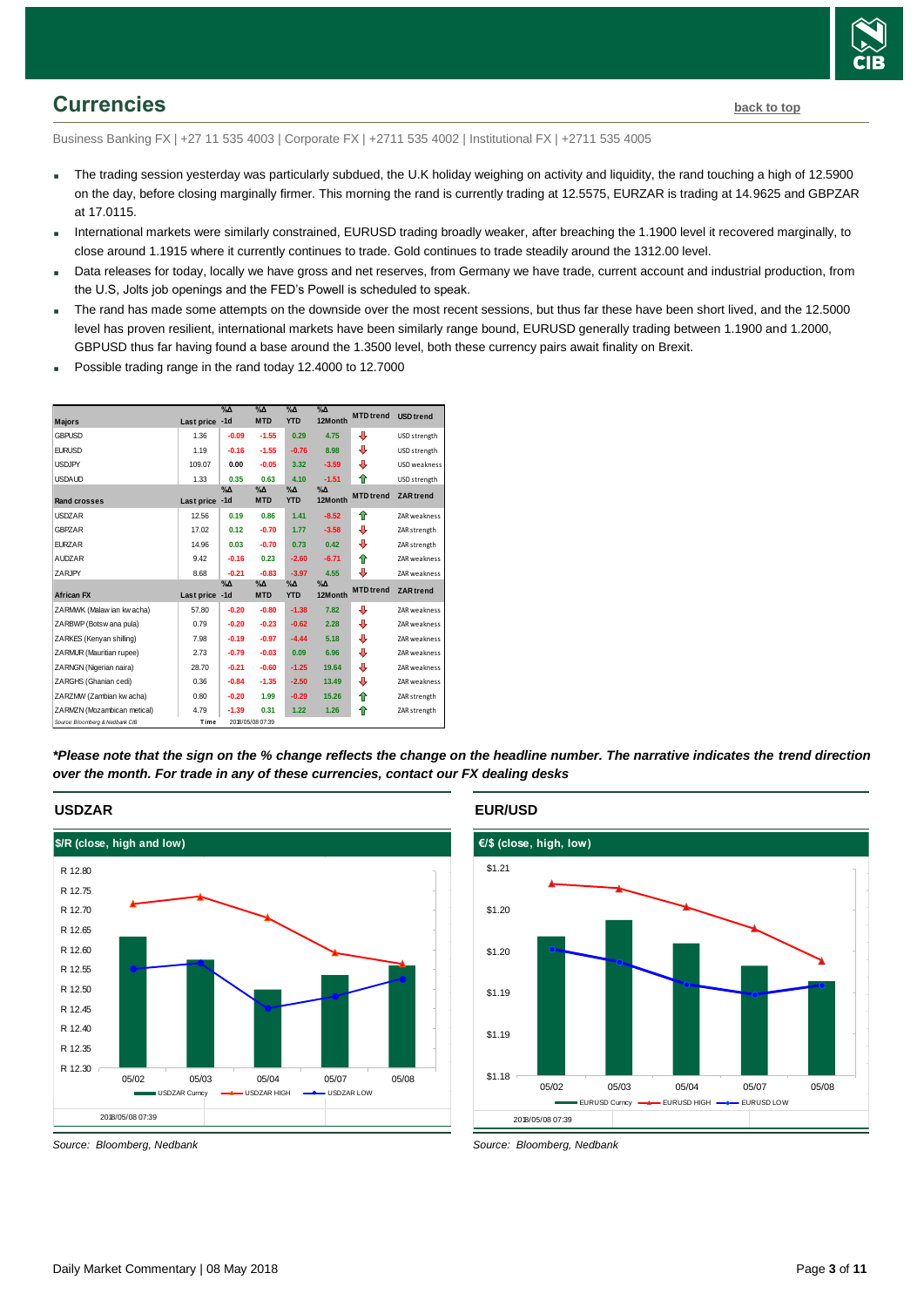# <span id="page-3-0"></span>**Commodities [back to top](#page-0-0)**

Nedbank CIB Market Commentary | CIBMarketComm@Nedbank.co.za | +27 11 294 1753| +27 11 535 4038

- Oil prices retreated from three-and-a-half-year highs as markets waited on an announcement by President Donald Trump on whether the United States will reimpose sanctions on Iran.
- Gold steady as investors await President Donald Trump's announcement the Iran nuclear accord. Bullion for spot delivery -0.20% to \$1,311.55/oz, Silver +0.1% to \$16.4955/oz, Platinum +0.2% to \$913.04/oz
- Palladium +0.4% to \$975.80/oz. Aluminium adds to rebound as market weighs fallout from U.S. sanctions on United Co. Rusal, Zinc, lead and copper also higher.

#### Source: Bloomberg

| <b>Commodities</b>              | Last price | $\%$ $\Delta$<br>$-1d$ | $\%$ $\Delta$<br><b>MTD</b> | $\%$ $\Delta$<br><b>YTD</b> | $\%$ $\Delta$<br>12Month | <b>MTD</b> trend |
|---------------------------------|------------|------------------------|-----------------------------|-----------------------------|--------------------------|------------------|
| Brent near future (\$)          | 75.40      | $-1.01$                | 0.31                        | 12.76                       | 52.82                    | 11               |
| WTI crude (\$)                  | 69.87      | $-1.22$                | 1.90                        | 15.64                       | 50.48                    | ⇑                |
| Gold spot (\$)                  | 1 311.71   | $-0.17$                | $-0.41$                     | 0.68                        | 6.88                     | ⊕                |
| Platinum spot (\$)              | 909.46     | $-0.42$                | 0.49                        | $-2.02$                     | $-0.98$                  | ⇑                |
| SA w hite maize spot (R)        | 2 093.00   | 0.10                   | 2.75                        | 10.16                       | 8.17                     | ⇑                |
| Source: Bloomberg & Nedbank CIB | Time       |                        | 2018/05/08 07:39            |                             |                          |                  |

## **SA white maize**



*Source: Bloomberg, Nedbank*

### **Platinum vs Gold**



*Source: Bloomberg, Nedbank*

**Brent Crude vs West Texas Intermediate**



*Source: Bloomberg, Nedbank*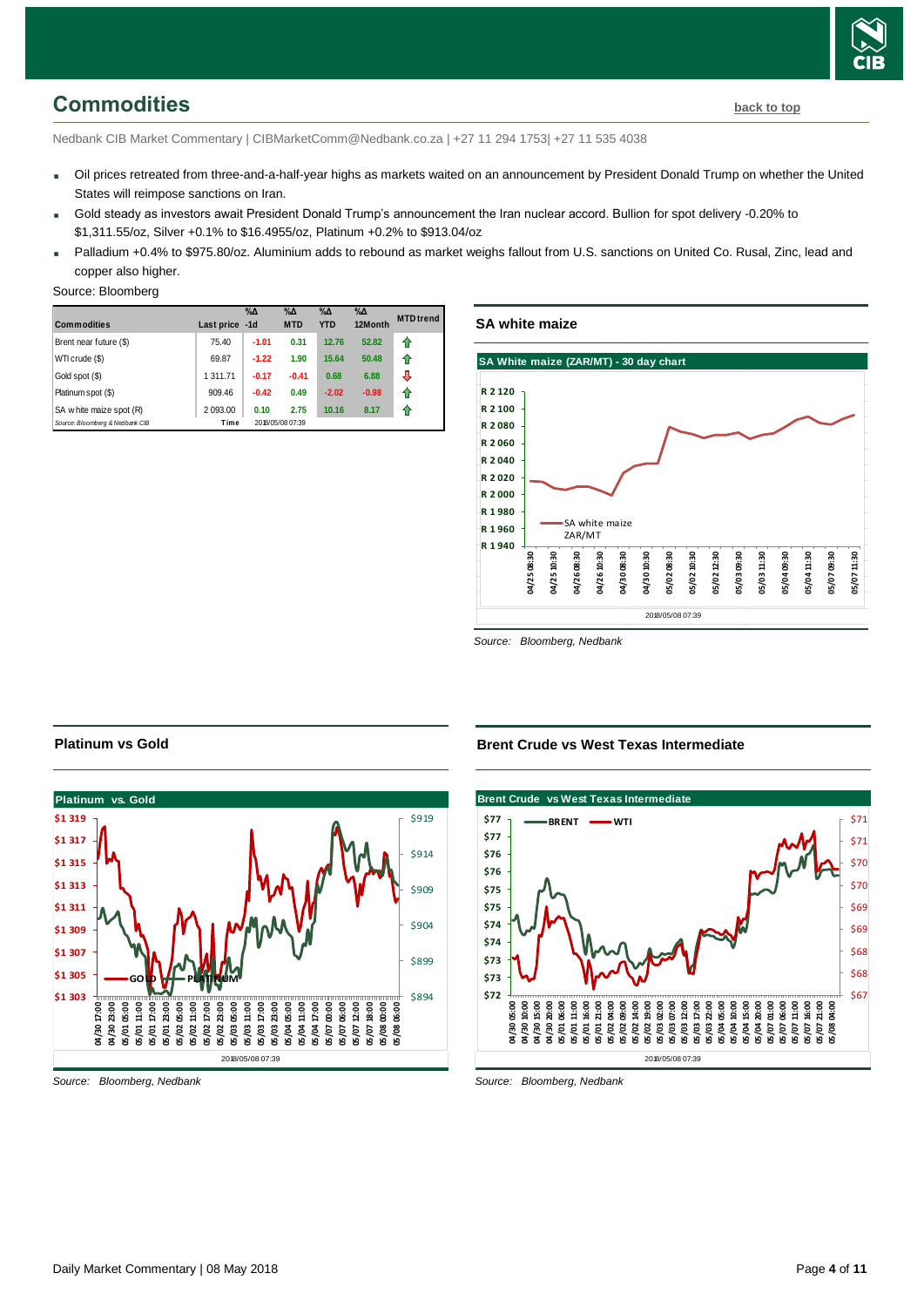

<span id="page-4-0"></span>Cash equities | +2711 535 4030/31

#### **South Africa**

- The Top40 jumped higher at the open and bobbled in positive territory before closing up +0.5%.
- The rally was broad based with all sectors gaining ground. (Resi +0.56%, Fini +0.7% & Indi +0.35%).
- Redefine and Greenbay properties both reported interim results in line with analyst expectation and gained +0.9% and +1.5% respectively.
- MTN reversed Friday's losses and rallied +1.8% after MTN Nigeria's quarterly update that showed subscribers had increased by 2.3 million.
- The value traded was R12 billion and the rand wastrading around 12.56 to the US dollar at the close.

#### **UK/Europe**

- It was one way traffic as European markets continuously climbed higher throughout the day and closed at the highs of the day.
- Positive corporate earnings and Nestle's deals lifted market sentiment and spurred markets higher.
- The Dax advanced +1%, the Cac rose +0.3% and the pan-European Stoxx Europe 600 gained +0.6%. The FTSE was closed for a bank holiday which caused lighter volumes around the region.
- Nestle announced a deal that they would begin selling Starbucks products globally, the stock climbed +1.6%.

#### **USA**

- The major US indexes managed to hold on to earlier gains and extended Friday's gains.
- The pullback came after a tweet by Donald Trump that he would make a decision on the Iran nuclear deal on Tuesday.
- The Dow rose +0.4%, the Nasdaq gained +0.8% and the S&P500 added +0.4%.
- On the day, strength was seen in the computer hardware, biotechnology and brokerage sectors while weakness was seen in telecommunications and tobacco sectors.

#### **Asia**

- Asian markets are trading mostly in positive territory taking the lead from Wall Street last night, the MSCI Asian Pacific ex-Japan is up +0.7%
- Possible oil supply disruption depending on Trump's decision on Iran weakened crude oil to below \$70.
- The Japanese market has reversed earlier losses and is up +0.2%, the Australian market is extending gains and is up +0.4%.
- Tencent is currently trading up +2.8% in Hong Kong this morning.

|                                 |                | $\%$ $\Delta$ | $\% \Delta$                 | $\%$ $\Delta$               | $\%$ $\Delta$            | 2017<br>Performance | <b>MTD</b> trend |
|---------------------------------|----------------|---------------|-----------------------------|-----------------------------|--------------------------|---------------------|------------------|
| <b>Developed Markets</b>        | Last price -1d |               | <b>MTD</b>                  | <b>YTD</b>                  | 12Month                  | $\frac{9}{4}$       |                  |
| Dow Jones                       | 24 357.32      | 0.39          | 0.80                        | $-1.46$                     | 15.92                    | 24.33               | ↟                |
| Nasdag                          | 7 265.21       | 0.77          | 2.82                        | 5.24                        | 19.05                    | 27.16               | ↟                |
| S&P 500                         | 2672.63        | 0.35          | 0.93                        | $-0.04$                     | 11.39                    | 18.42               | ♠                |
| DJ Eurostoxx 50                 | 3564.19        | 0.38          | 0.78                        | 1.72                        | $-2.14$                  | 5.70                | ♠                |
| <b>DAX</b>                      | 12 948.14      | 1.00          | 2.66                        | 0.24                        | 2.00                     | 11.51               | ↟                |
| CAC                             | 5 5 3 1 4 2    | 0.28          | 0.20                        | 4.12                        | 2.76                     | 8.43                | ↟                |
| <b>FTSE</b>                     | 7567.14        | 0.86          | 0.77                        | $-1.57$                     | 3.70                     | 7.10                | ↟                |
| ASX200                          | 6 089.40       | 0.08          | 1.78                        | 0.40                        | 3.72                     | 6.42                | ↟                |
| Nikkei 225                      | 22 493.66      | 0.12          | 0.11                        | $-1.19$                     | 13.06                    | 16.18               | ↟                |
| <b>MSCI World</b>               | 2096.86        | 0.36          | 0.50                        | $-0.31$                     | 10.52                    | 19.65               | ↟                |
| <b>Emerging Markets</b>         | Last price -1d | $\% \Delta$   | $\%$ $\Delta$<br><b>MTD</b> | %Δ<br><b>YTD</b>            | $\%$ $\Delta$<br>12Month | 2017<br>Performance | <b>MTD</b> trend |
| Hang Seng                       | 30 345.71      | 1.17          | $-1.50$                     | 1.43                        | 23.47                    | %<br>35.19          | ⇩                |
|                                 |                |               |                             |                             |                          |                     |                  |
| Shanghai                        | 3 162.36       | 0.82          | 2.60                        | $-4.38$                     | 2.72                     | 5.46                | ⇑                |
| Brazil Bovespa                  | 82 714.42      | $-0.49$       | $-3.95$                     | 8.26                        | 26.23                    | 28.22               | ⇩                |
| India - NSE                     | 35 289.74      | 0.23          | 0.37                        | 3.62                        | 17.92                    | 27.91               | ↟                |
| Russia Micex                    | 2 2 9 7 . 1 2  | 0.33          | $-0.43$                     | 8.88                        | 14.72                    | $-7.69$             | ⇩                |
| <b>MSCI</b> Emerging            | 1 139.55       | 0.30          | $-2.14$                     | $-1.63$                     | 15.68                    | 34.35               | ⇩                |
|                                 |                | $\%$ $\Delta$ | $\%$ $\Delta$<br><b>MTD</b> | $\%$ $\Delta$<br><b>YTD</b> | $\%$ $\Delta$<br>12Month | 2017<br>Performance | <b>MTD</b> trend |
| <b>SA Indices</b>               | Last price -1d |               |                             |                             |                          | %                   |                  |
| JSE All Share                   | 57 880.72      | 0.40          | $-0.64$                     | $-2.73$                     | 7.79                     | 17.47               | ⇩                |
| Top 40                          | 51 148.85      | 0.54          | $-0.53$                     | $-2.63$                     | 8.65                     | 19.66               | ⇩                |
| Resi 10                         | 38 365.31      | 0.56          | 1.14                        | 5.71                        | 21.81                    | 13.03               | ⇑                |
| Indi 25                         | 75 157.57      | 0.35          | $-0.98$                     | $-4.97$                     | 2.78                     | 23.03               | ⇩                |
| Fini 15                         | 17 561.66      | 0.72          | $-1.53$                     | $-1.74$                     | 17.19                    | 18.54               | ⇩                |
| Source: Bloomberg & Nedbank CIB | Time           |               | 2018/05/08 07:39            |                             |                          |                     |                  |

#### **Short-term performance of SA equity indices**



<span id="page-4-1"></span>*Source: Bloomberg, Nedbank*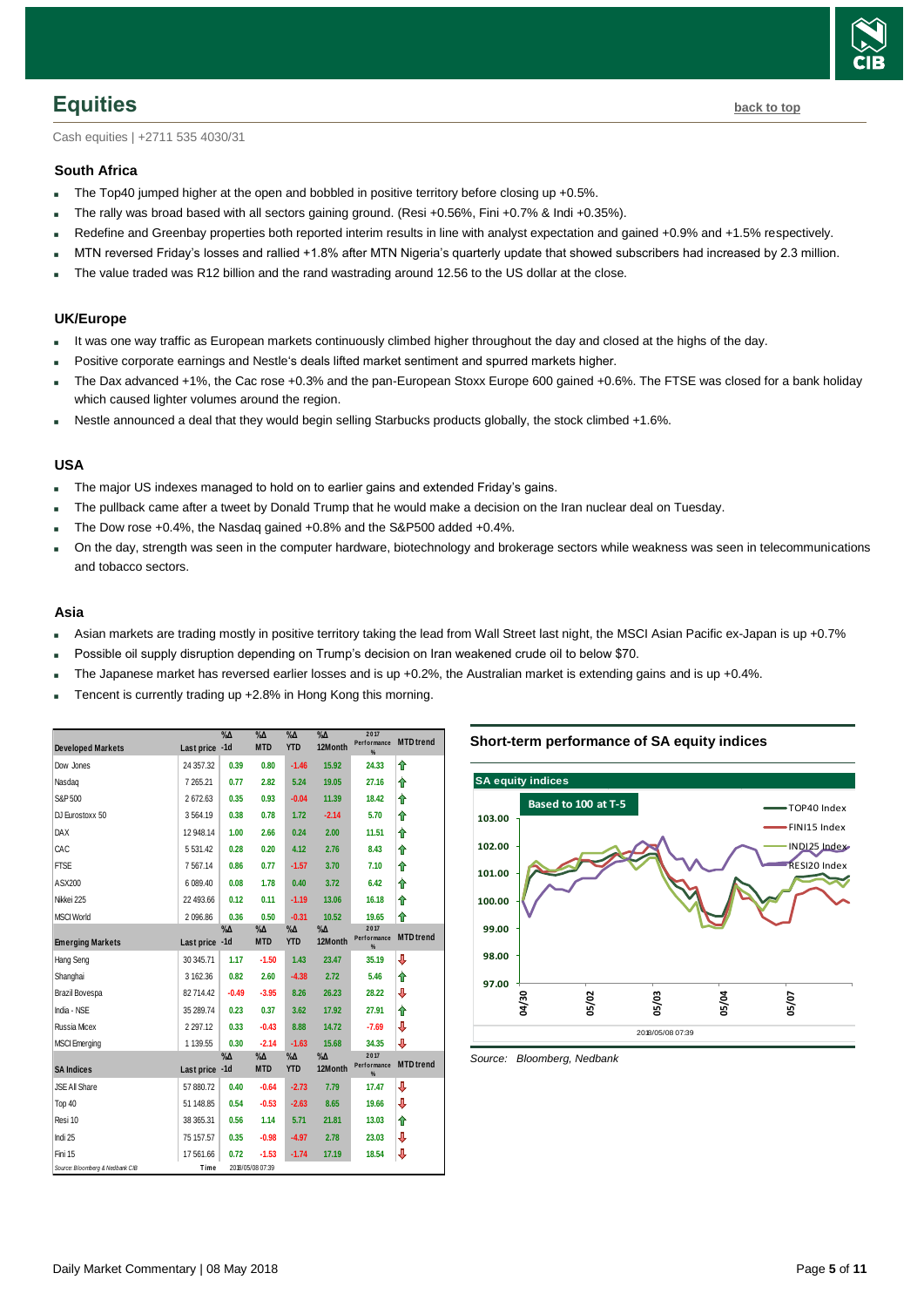# <span id="page-5-0"></span>**Last day to trade back to the contract of the contract of the contract of the contract of the contract of the contract of the contract of the contract of the contract of the contract of the contract of the contract of t**

Susan Correia [| Scorreia@Nedbankcapital.co.za](mailto:Scorreia@Nedbankcapital.co.za) | +27 11 295 8227

| Share code  | Share name                | Dividend / interest rate |
|-------------|---------------------------|--------------------------|
| 8 May 2018  |                           |                          |
| <b>ACT</b>  | AfroCentric Inv Corp Ltd  | dividend $@$ 16cps       |
| <b>ALP</b>  | Atlantic Leaf Prop Ltd    | dividend $@78.016$ ocps  |
| <b>KST</b>  | <b>PSG Konsult Limitd</b> | dividend $@$ 12.30cps    |
| <b>NTCP</b> | Netcare Limited Pref      | dividend @ 421.541100    |
| ZED         | Zeder Inv Ltd             | dividend $@11\text{cps}$ |

*Source: JSE*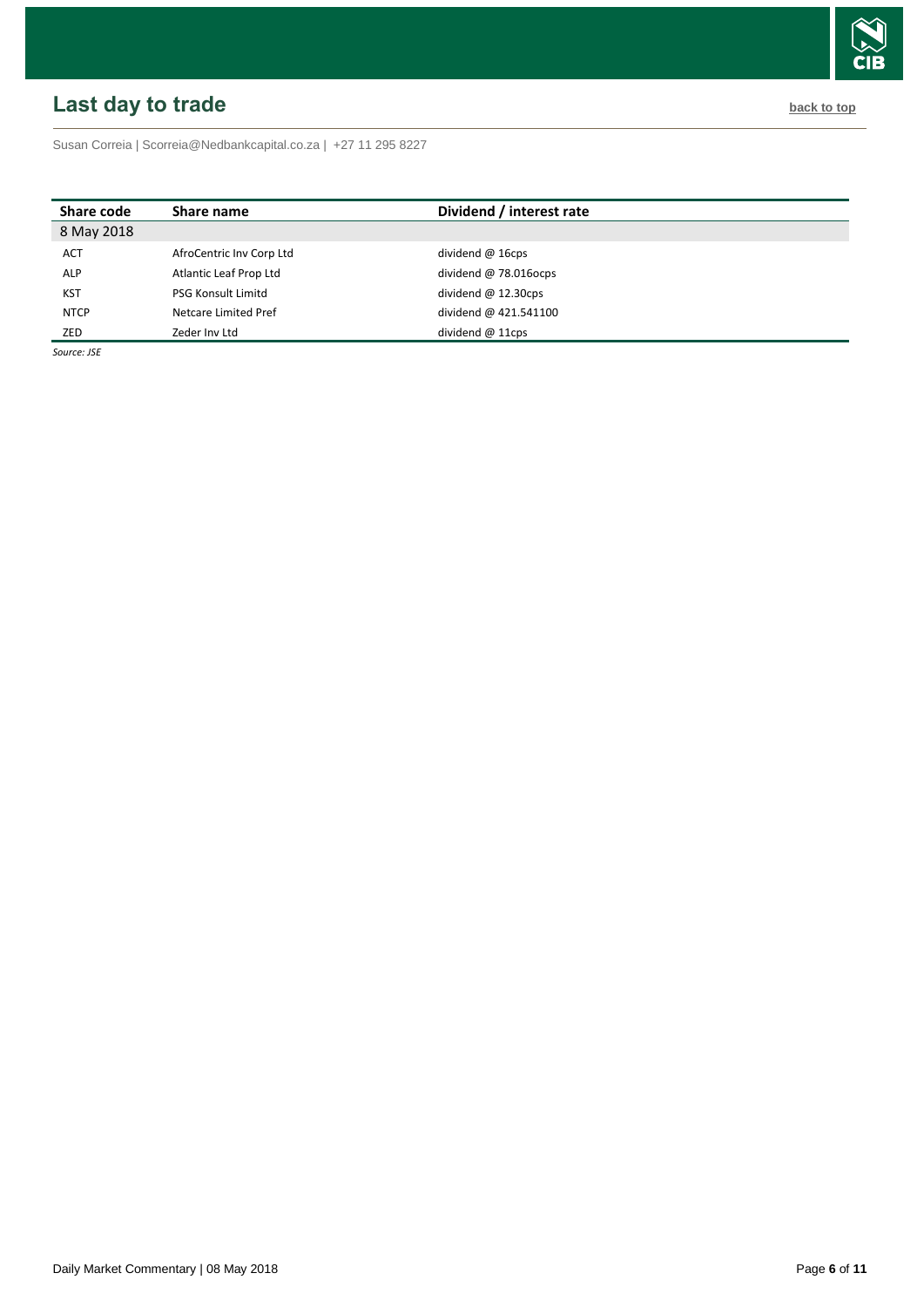# **JSE performance [back to top](#page-0-0) back to top**

| <b>Top40 constituents</b>               |                | $\% \Delta$ | %Δ<br><b>MTD</b> | $\% \Delta$<br><b>YTD</b> | $\% \Delta$<br>12Month | 2017<br>Performance | <b>MTD</b> trend |
|-----------------------------------------|----------------|-------------|------------------|---------------------------|------------------------|---------------------|------------------|
| AGL: Anglo American Plc                 | Last price -1d |             |                  |                           |                        | %                   |                  |
|                                         | 296.28         | $-0.12$     | 0.03             | 15.91                     | 67.38                  | 29.43               | ⇑                |
| ANG: Anglogold Ashanti Ltd              | 109.00         | $-2.24$     | $-2.98$          | $-15.25$                  | $-26.20$               | -14.78              | ⇩                |
| APN: Aspen Pharmacare Holdings Lt       | 264.52         | $-1.32$     | $-1.73$          | $-4.68$                   | $-4.83$                | -1.62               | ⇩                |
| <b>BGA: Barclays Africa Group Ltd</b>   | 180.77         | 0.56        | $-1.21$          | $-0.67$                   | 22.97                  | 7.05                | ⇩                |
| BID: Bid Corp Ltd                       | 280.98         | 2.94        | -1.96            | -6.65                     | $-4.10$                | 20.93               | ⇩                |
| BIL: Bhp Billiton Plc                   | 274.41         | 0.84        | 3.03             | 9.52                      | 38.65                  | 11.95               | ⇑                |
| BTI: British American Tobacco Plc       | 664.68         | $-0.10$     | $-3.28$          | $-19.87$                  | $-28.61$               | 6.38                | ⇩                |
| BVT: Bidvest Group Ltd                  | 240.82         | 0.80        | $-1.76$          | 10.42                     | 46.40                  | 21.18               | ⇩                |
| CFR : Financiere Richemont-Dep Rec      | 119.52         | 0.03        | 0.54             | 6.95                      | 3.60                   | 24.15               | ⇑                |
| CPI : Capitec Bank Holdings Ltd         | 869.99         | 2.59        | $-2.15$          | $-20.76$                  | 13.78                  | 58.44               | ⊕                |
| DSY: Discovery Ltd                      | 173.35         | 1.56        | 0.06             | $-6.80$                   | 30.87                  | 61.26               | ⇑                |
| FSR: Firstrand Ltd                      | 65.72          | 1.11        | $-1.85$          | $-2.28$                   | 34.53                  | 25.00               | ⇩                |
| GFI : Gold Fields Ltd                   | 48.52          | $-0.57$     | 3.52             | $-10.31$                  | 13.18                  | 23.12               | ⇑                |
| <b>GRT: Grow thpoint Properties Ltd</b> | 27.70          | 0.33        | $-4.81$          | 0.14                      | 7.99                   | 6.59                | ⇩                |
| INL: Investec Ltd                       | 95.78          | $-0.95$     | $-2.73$          | 6.75                      | $-5.65$                | $-1.57$             | ⊕                |
| INP: Investec Plc                       | 96.85          | $-0.76$     | $-2.78$          | 7.90                      | $-4.74$                | -1.52               | ⇩                |
| <b>IPL:</b> Imperial Holdings Ltd       | 226.50         | $-0.37$     | $-5.77$          | $-13.60$                  | 42.45                  | 41.52               | ⊕                |
| LHC: Life Healthcare Group Holdin       | 28.80          | 0.07        | $-2.37$          | 3.78                      | $-1.64$                | $-9.23$             | ⇩                |
| MEI: Mediclinic International Plc       | 117.25         | $-0.28$     | 1.32             | 10.22                     | $-16.93$               | $-18.17$            | ⇑                |
| MND: Mondi Ltd                          | 328.83         | 0.58        | $-1.10$          | 7.37                      | $-2.65$                | 14.66               | ⇩                |
| MNP: Mondi Plc                          | 329.77         | 0.56        | $-0.83$          | 8.03                      | $-2.52$                | 14.14               | ⊕                |
| MRP: Mr Price Group Ltd                 | 272.53         | 1.57        | $-0.53$          | 11.30                     | 82.29                  | 53.52               | ⇩                |
| MTN: Mtn Group Ltd                      | 128.50         | 1.83        | 2.60             | $-5.93$                   | 8.19                   | 5.08                | ⇑                |
| NED: Nedbank Group Ltd                  | 297.15         | 1.94        | $-0.11$          | 16.03                     | 36.48                  | 6.16                | ⇩                |
| NPN: Naspers Ltd-N Shs                  | 3 035.00       | 0.52        | $-0.80$          | $-12.05$                  | 16.45                  | 69.72               | ⊕                |
| NRP: Nepi Rockcastle Plc                | 134.07         | 0.59        | $-2.56$          | $-37.22$                  |                        |                     | ⇩                |
| OML: Old Mutual Plc                     | 43.33          | 1.50        | $-0.16$          | 14.03                     | 28.58                  | 9.35                | ⇩                |
| RDF : Redefine Properties Ltd           | 11.78          | 0.86        | $-1.67$          | 10.09                     | 7.58                   | $-6.96$             | ⊕                |
| REM: Remgro Ltd                         | 221.99         | 0.24        | $-1.21$          | $-5.94$                   | 2.07                   | 4.19                | ₽                |
| RMH: Rmb Holdings Ltd                   | 76.66          | 0.70        | $-2.19$          | $-3.17$                   | 25.49                  | 18.13               | ₽                |
| RNI: Reinet Investments Sca             | 231.76         | $-0.52$     | $-1.27$          | $-15.42$                  |                        |                     | ⊕                |
| SAP : Sappi Limited                     | 81.60          | 0.07        | 2.13             | $-8.83$                   | $-20.71$               | 0.56                | ⇑                |
| SBK: Standard Bank Group Ltd            | 211.48         | $-0.05$     | $-1.33$          | 8.09                      | 43.86                  | 28.22               | ₽                |
| SHP: Shoprite Holdings Ltd              | 243.00         | $-0.34$     | $-2.41$          | 9.86                      | 22.11                  | 27.89               | ₽                |
| SLM: Sanlam Ltd                         | 79.00          | 0.79        | $-0.27$          | $-9.20$                   | 13.26                  | 36.30               | ⊕                |
| SOL : Sasol Ltd                         | 453.00         | 1.73        | 1.12             | 5.80                      | 11.85                  | 5.32                | ⇑                |
| SPP: Spar Group Limited/The             | 202.61         | $-0.68$     | $-4.18$          | $-0.35$                   | 11.32                  | 2.82                | ⊕                |
| TBS: Tiger Brands Ltd                   | 372.79         | 0.40        | $-4.17$          | -18.96                    | $-5.05$                | 16.65               | ⊕                |
| TFG: The Foschini Group Ltd             | 209.02         | 0.29        | $-2.78$          | 5.92                      | 36.61                  | 24.11               | ⊕                |
| TRU: Truw orths International Ltd       | 101.80         | 0.79        | $-0.68$          | 7.76                      | 26.38                  | 17.70               | ⇩                |
| VOD: Vodacom Group Ltd                  | 152.11         | 0.78        | $-2.47$          | 4.41                      | $-0.22$                | $-3.27$             | ⊕                |
| WHL: Woolw orths Holdings Ltd           | 62.50          | $-0.86$     | $-2.72$          | -4.30                     | $-12.83$               | $-9.09$             | ⇩                |
| Source: Bloomberg & Nedbank CIB         | Time           |             | 2018/05/08 07:39 |                           |                        |                     |                  |
|                                         |                |             |                  |                           |                        |                     |                  |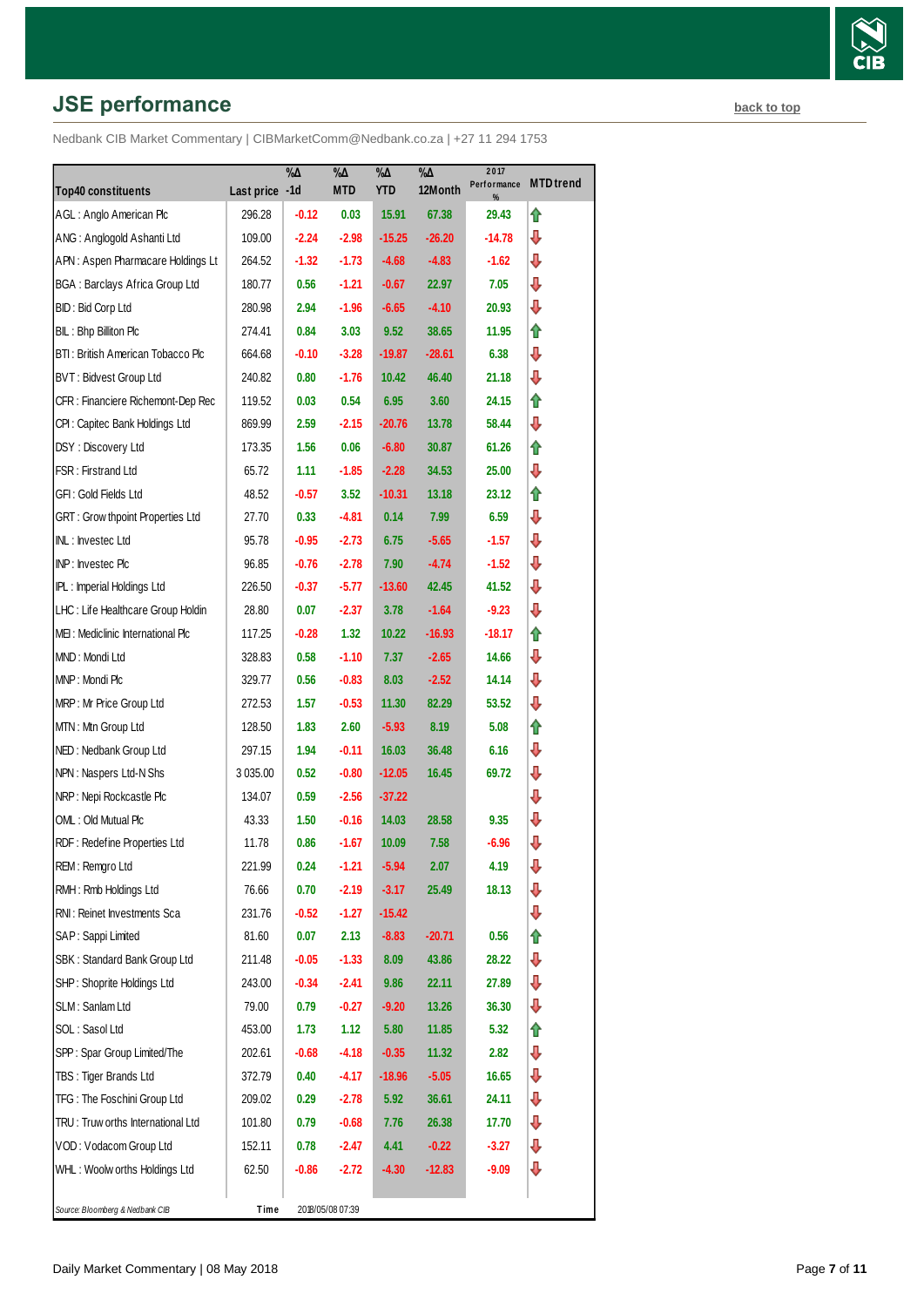

<span id="page-7-0"></span>Nedbank CIB Market Commentary | CIBMarketComm@Nedbank.co.za | +27 11 294 1753

- Foreign flows ended the week R2.8 billion higher as a result of large equity inflows, while the bond market shed R119 million last week. Thin liquidity conditions as a result of the shorter week resulted in exaggerated moves foreign capital flows – the bond market remained patchy and subdued for most of the week while the equity market saw a mix of daily inflows and outflows.
- Foreign sentiment remains cautious. While we remain of the view that SA real yields are fairly attractive for foreign portfolio flows, a broad-based EM sell-off is a key risk to this view and would hamper flows into SA if this were to occur. For the YTD we remain firmly positive at R58 billion, however the key will be to maintain this inflows until year end in order to be able to fund the current account deficit.

| Foreign flows (bn)                   | <b>Week to 04 May 2018</b> | Month to 04 May 2018 | <b>Year to 04 May 2018</b> |
|--------------------------------------|----------------------------|----------------------|----------------------------|
| Foreign flow s into SA equity market | R 2.899                    | R 0.669              | R 33.199                   |
| Foreign flow s into SA bond market   | $-R 0.119$                 | $-R$ 0.148           | R 24.585                   |
| Total foreign flow s                 | R 2.780                    | R 0.521              | R 57.784                   |
| Source: Bloomberg                    | 2018/05/08 07:39           |                      |                            |

#### **Foreign equity flows: 5-day history**





*Source: Bloomberg, Nedbank*

*Source: Bloomberg, Nedbank*

**Foreign bond flows: 5-day history**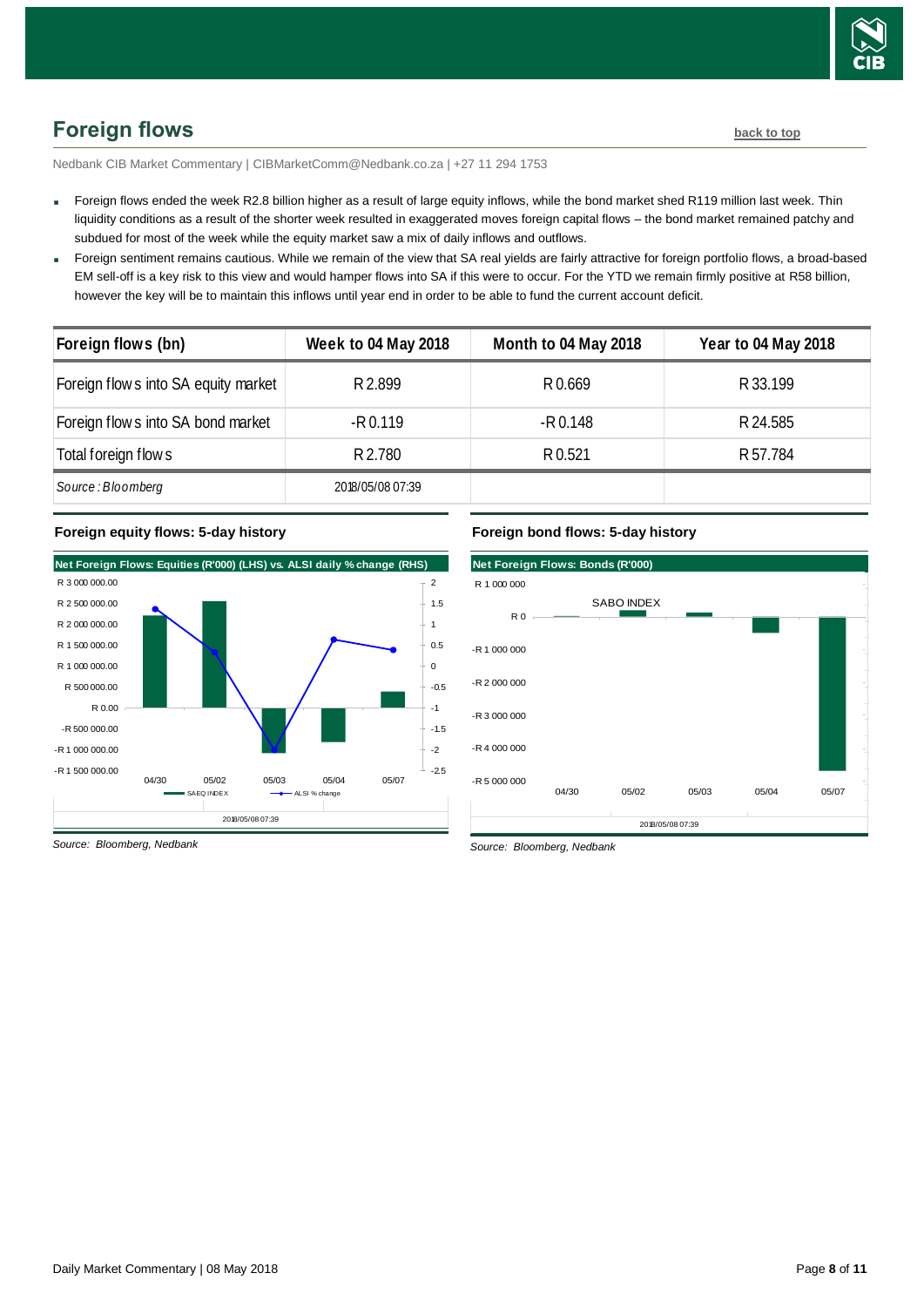

<span id="page-8-0"></span>**Economic calendar [back to top](#page-0-0)** 

Nedbank CIB Market Commentary | CIBMarketComm@Nedbank.co.za | +27 11 294 1753

|                   | <b>Country Event</b> |                                  | Period      | <b>Survey</b>    | Actual                       | Prior            | <b>Revised</b>   |
|-------------------|----------------------|----------------------------------|-------------|------------------|------------------------------|------------------|------------------|
| 07-May            |                      |                                  |             |                  |                              |                  |                  |
| 08:00 AM          | GE                   | Factory Orders WDA YoY           | <b>MAR</b>  | 5.0%             | 3.1%                         | 3.5%             | 3.0%             |
| 10:05 AM          | <b>CH</b>            | Foreign Reserves                 | <b>APR</b>  | <b>USD 3131b</b> | <b>USD 3125b</b>             | <b>USD 3143b</b> |                  |
| 10:30 AM          | EC                   | Sentix Investor Confidence       | <b>MAY</b>  | 21.0             | 19.2                         | 19.6             |                  |
| 09:00 PM          | US                   | Consumer Credit                  | <b>MAR</b>  | <b>USD 15.2b</b> | <b>USD 11.6b</b>             | <b>USD 10.6b</b> | <b>USD 13.6b</b> |
| 08-May            |                      |                                  |             |                  |                              |                  |                  |
| 01:30 AM          | JN                   | Overall Household Spending YoY   | <b>MAR</b>  | 1.00%            | $-0.70%$                     | 0.10%            |                  |
| 05:14 AM          | <b>CH</b>            | Exports YoY CNY                  | <b>APR</b>  | 4.00%            | 3.70%                        | $-9.80%$         |                  |
| 05:14 AM          | <b>CH</b>            | Imports YoY CNY                  | <b>APR</b>  | 10.40%           | 11.60%                       | 5.90%            |                  |
| 05:14 AM          | <b>CH</b>            | Trade Balance CNY                | <b>APR</b>  |                  | CNY 189.1b CNY 182.8b        | CNY -29.8b       |                  |
| 05:18 AM          | <b>CH</b>            | Imports YoY                      | <b>APR</b>  | 16.00%           | 21.50%                       | 14.40%           |                  |
| 05:18 AM          | <b>CH</b>            | Exports YoY                      | <b>APR</b>  | 8.0%             | 12.9%                        | $-2.7%$          |                  |
| 05:18 AM          | <b>CH</b>            | <b>Trade Balance</b>             | APR         | <b>USD 27.8b</b> | <b>USD 28.8b</b>             | <b>USD-5.0b</b>  |                  |
| 08:00 AM          | <b>GE</b>            | <b>Current Account Balance</b>   | <b>MAR</b>  | <b>EUR 27.0b</b> | $\blacksquare$               | <b>EUR 20.7b</b> |                  |
| 08:00 AM          | <b>GE</b>            | Exports SA MoM                   | <b>MAR</b>  | 1.80%            | $\blacksquare$               | $-3.20%$         |                  |
| 08:00 AM          | <b>GE</b>            | Imports SA MoM                   | <b>MAR</b>  | 1.00%            |                              | $-1.30%$         |                  |
| 08:00 AM          | <b>GE</b>            | <b>Trade Balance</b>             | <b>MAR</b>  | <b>EUR 22.5b</b> | $\blacksquare$               | <b>EUR 18.4b</b> |                  |
| 08:00 AM          | SA                   | <b>Gross Reserves</b>            | APR         | <b>USD 49.5b</b> | $\qquad \qquad \blacksquare$ | <b>USD 50.0b</b> |                  |
| 08:00 AM          | SA                   | Net Reserves                     | <b>APR</b>  | <b>USD 43.4b</b> | $\blacksquare$               | <b>USD 43.4b</b> |                  |
| 08:00 AM          | <b>GE</b>            | Industrial Production WDA YoY    | <b>MAR</b>  | 3.00%            | $\blacksquare$               | 2.60%            |                  |
| 04:00 PM          | <b>US</b>            | JOLTS Job Openings               | <b>MAR</b>  | 6100             |                              | 6052             |                  |
| 09-May            |                      |                                  |             |                  |                              |                  |                  |
| 07:00 AM          | JN                   | Leading Index CI                 |             | 105.1            |                              | 106.0            |                  |
| 11:30 AM          | SA                   | <b>SACCI Business Confidence</b> | APR         |                  |                              | 97.6             |                  |
| 02:30 PM          | US                   | PPI Final Demand YoY             | APR         | 2.80%            |                              | 3.00%            |                  |
| 04:00 PM          | US                   | Wholesale Inventories MoM        | <b>MARF</b> | 0.50%            |                              | 0.50%            |                  |
| 04:00 PM          | US                   | Wholesale Trade Sales MoM        | <b>MAR</b>  | 0.00%            |                              | 1.00%            |                  |
| Source: Bloomberg |                      | 2018/05/08 07:36                 |             |                  |                              |                  |                  |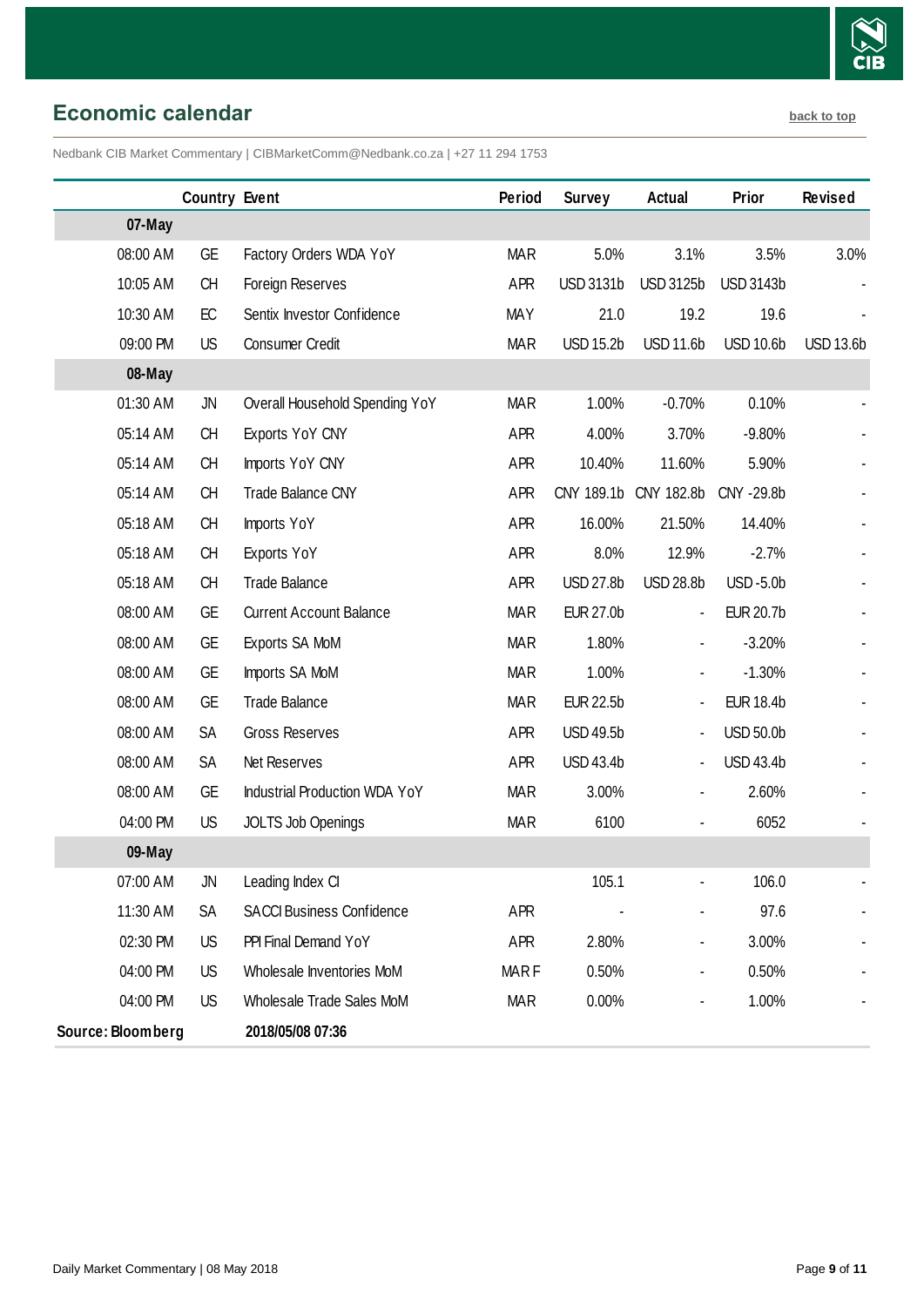

# <span id="page-9-0"></span>**Contacts**

**Treasury: Economic Analyst Reezwana Sumad** (011) 294 1753

**ALM Portfolio Management** (011) 535 4042

**Equities Sales and Distribution** (011) 535 4030/31

**Forex Institutional Sales Desk** (011) 535 4005

**Interest Rate Swaps & FRA's Trading** (011) 535 4004

**Money Market Institutional Sales Desk** (011) 535 4008

**Bond Trading** (011) 535 4021

**Forex Business Banking Sales Desk** (011) 535 4003

**Forex Retail Sales Desk** (011) 535 4020

**Money Market Business Banking Sales Desk** (011) 535 4006

**Non Soft & Soft Commodities Trading** (011) 535 4038

**Credit Derivatives**  (011) 535 4047

**Forex Corporate Sales Desk** JHB (011) 535 4002; DBN (031) 327 3000; CTN (021) 413 9300

**Inflation Trading** (011) 535 4026

**Money Market Corporate Sales Desk** JHB (011) 535 4007; DBN (031) 327 3000; CTN (021) 413 9300

**Preference shares desk** (011) 535 4072